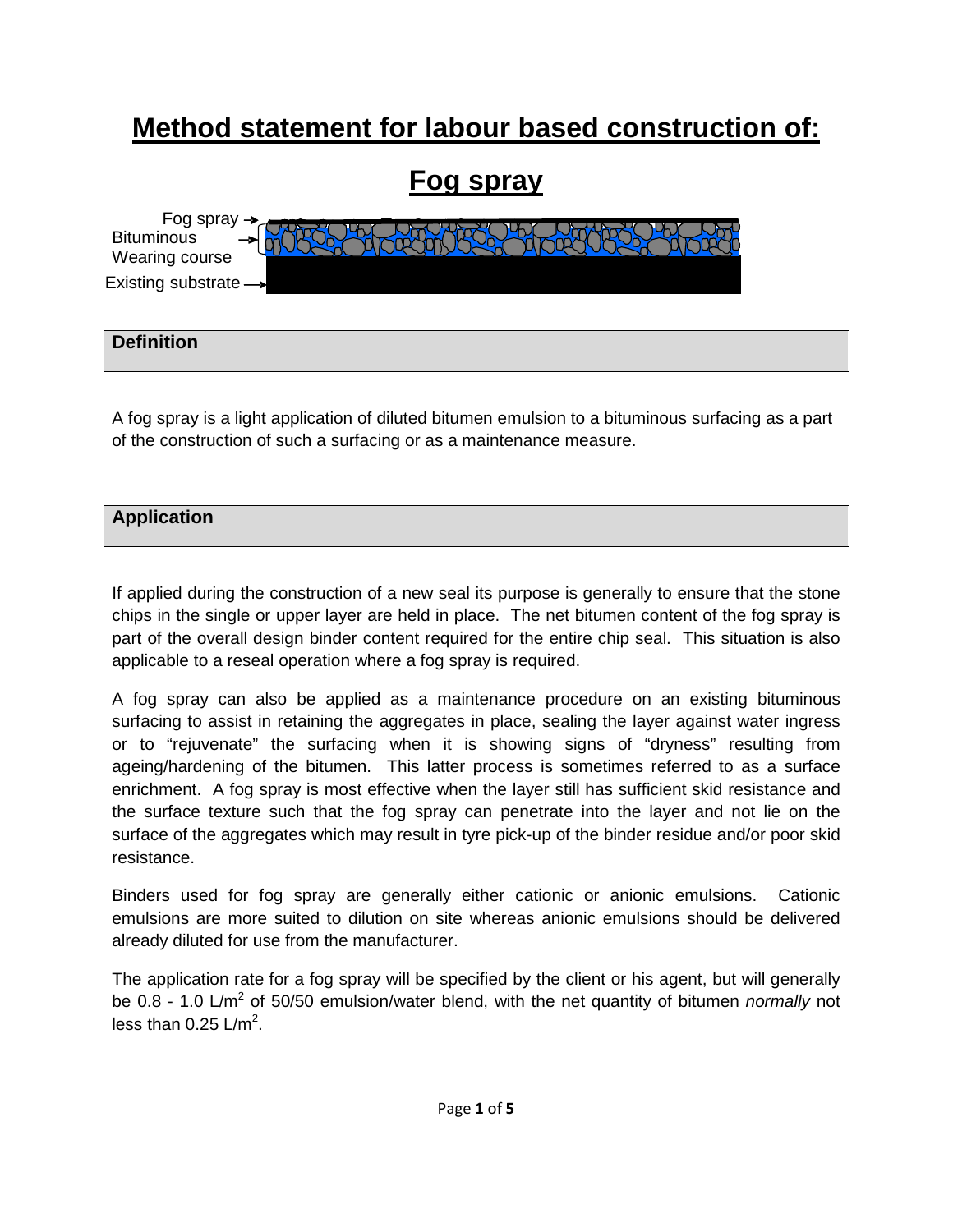### **Material requirements**

**Bitumen emulsion**: - Anionic stable grade bitumen emulsion (60%) is the preferred option. Cationic stable grade and spray grade emulsion can also be successfully applied in many instances. The products can be obtained in 200 L drums or in bulk.

**Water**: - Potable water is required for dilution, however depending on location of the project and the quantity required, suppliers will deliver the product to the specified dilution. Generally the dilution is 50% emulsion and 50% water, resulting in 30% emulsion.

# **Plant and equipment requirements**

| Item                                                        | Number of items |
|-------------------------------------------------------------|-----------------|
| Hand operated spray cart with 210 L<br>emulsion drum holder |                 |
|                                                             |                 |
| Spay tanker towed with tractor or<br>bakkie                 |                 |
| Hand brooms                                                 |                 |

#### **Labour requirements**

Below is the typical composition of a hand spray team required to spray 400 L/hr i.e. 2 drums of diluted emulsion per hour. The sweeping operation needs to be balanced with the correct amount of labourers to ensure the spray operation is not delayed by the sweeping team.

| Activity                                                 | Number of workers                              |
|----------------------------------------------------------|------------------------------------------------|
| Loading, diluting of emulsion & spraying operation       | 2 or 3                                         |
| Sweeping of surface $(75 \text{ m}^2/\text{laborer/hr})$ | Min of 4 (depending on<br>area to be prepared) |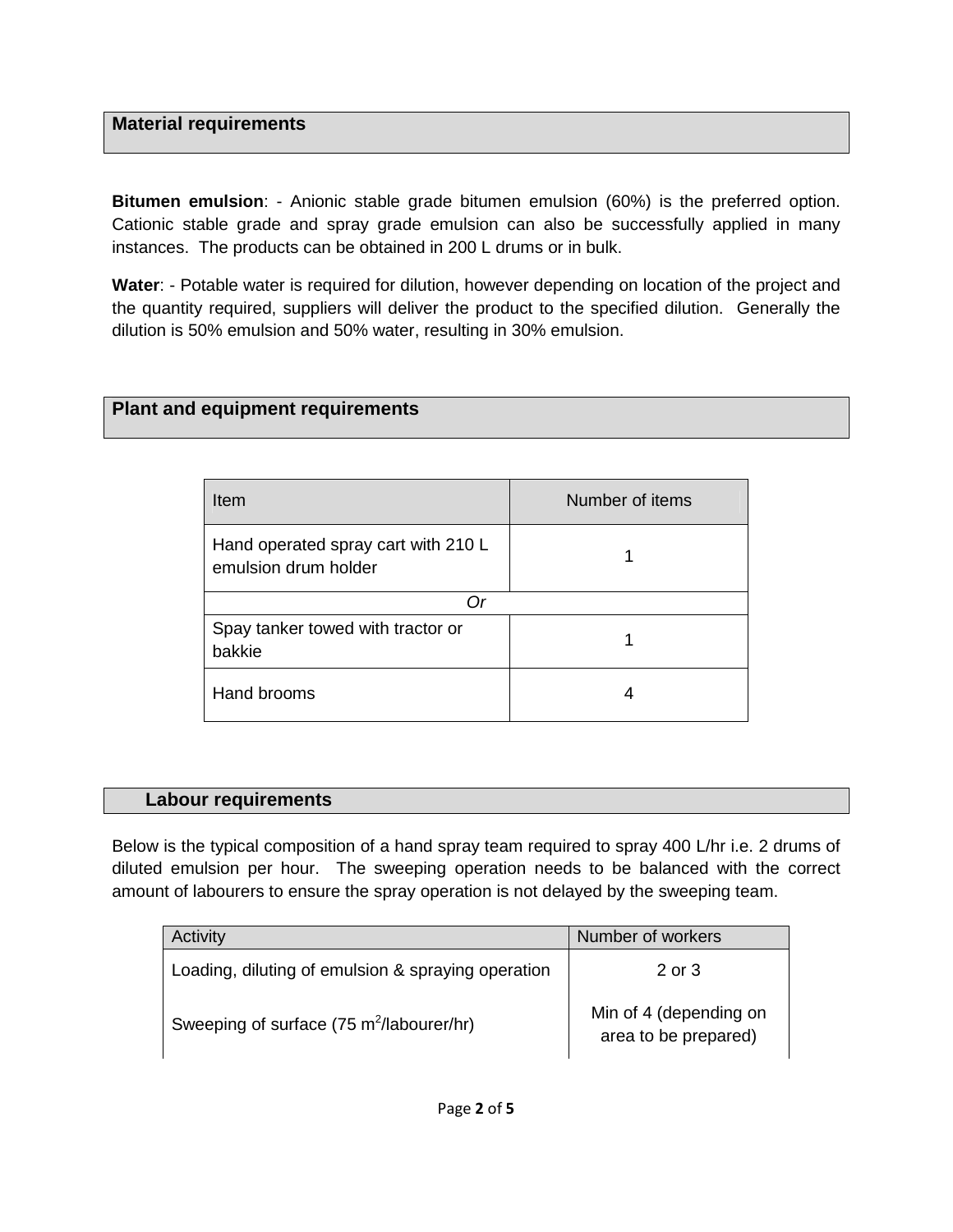#### **Construction**

#### **Site Preparation**

Fog spray should only be applied during the day in good weather conditions. Care should be taken when spraying on a windy day as the spray may be carried some distance and damage property or passing vehicles down-wind of the operation.

Kerbing and channels, if present, will need to be covered and protected with black plastic, metal or thin timber sheets or other suitable material.

The surface on which the fog spray is to be applied must be swept free of dust and other unwanted material. Sweeping should be done in a down-wind direction so as not to have the dust resettle on the surface. (See SABITA DVD200 for more detailed information on kerb protection and sweeping operations)

In the construction of chip seals or in resealing operations, the fog application is to take place one day after the final layer of aggregate has been applied. Wetting of the surface with a fine mist spray will improve the penetration of the fog spray into the spaces between the stone chips. However, care should be taken to ensure that the surface is only damp and that no ponding is evident after the water has been applied.

#### **Loading, diluting emulsion**

The emulsion is generally diluted 50/50 with water. This can most easily be achieved by pumping across half of the emulsion from one full drum into an empty drum and refilling the drum with an equal quantity of water. Diluting anionic emulsion can be problematic on site. It is also important to note that water should be added to the emulsion, and not emulsion to the water.

#### **Note**

Make sure that the empty drum contained the same product currently in use i.e. anionic or cationic emulsion. Mixing of the two grades will cause instant setting or coagulation.

The emulsion can be sprayed at ambient temperature and need not be heated. Note that the emulsion will be less stable having been diluted.

#### **Spraying the emulsion by using a hand lance:**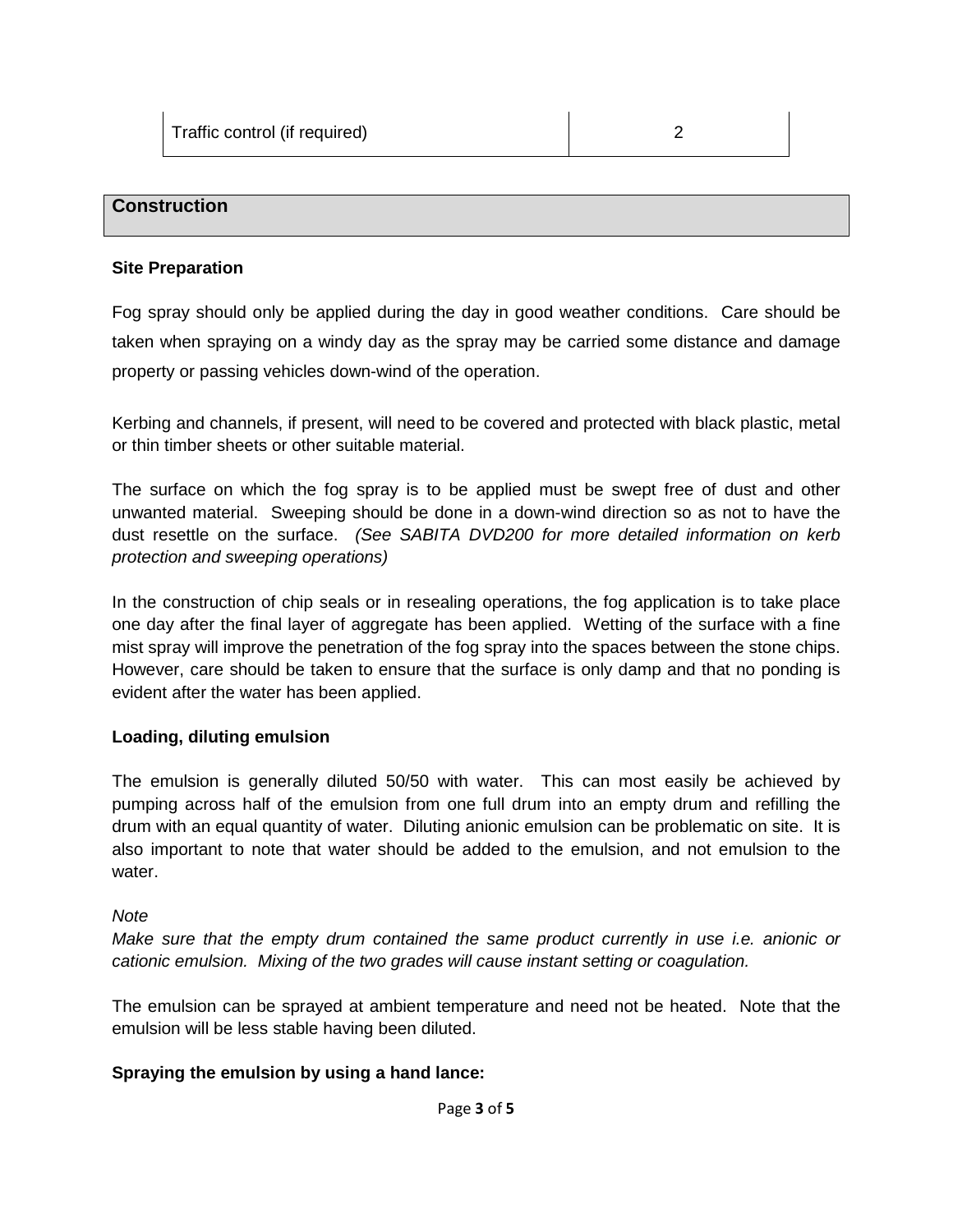Whether using a spray tanker (drawn by either a tractor or bakkie) a hand pulled spray cart with motor driven pump or a hand pulled spray cart with a manually operated pump, the preparation is essentially the same

The piping should be checked for leaks and the motor, where present, for correct operation, having no leaks, with pulley sufficiently tight and having sufficient oil and fuel.

Nozzles should be cleaned with diesel, if necessary, away from the road surface. Care should be taken not to cause spillages that will damage the environment. The trial spray can be done back into the drum to avoid pollution.

When using a hand pulled spray cart one or two additional team workers are required to pull the cart and assist with handling of the equipment on site. When using a spray cart with a manually operated pump a further additional person will be required to operate the pump action to spray the emulsion.

Calculate the area to be sprayed from the quantity of diluted emulsion in the drum. **Example:** 200 L of diluted emulsion (or 1 drum) will cover 200  $m^2$  at an application rate of 1.0 L/m<sup>2</sup>. Therefore, if the road is 5 m wide, the drum will cover a total length of 40m. Spray application of around 1.0 L/m<sup>2</sup> is the accepted norm giving a residual binder application of approximately 0.3  $L/m<sup>2</sup>$  for 60% emulsion diluted 50/50 with water. The appropriate area should be marked out to assist in obtaining the correct spray rate.

Spraying should be carried out in wide sweeping movements of the hand lance with 1/3 overlaps between successive applications. The actual spray rate should be continuously checked by comparison of the area covered and the area marked. It is preferable to have the same experienced spray operator undertake this operation each time as the correct application is a critically important factor for satisfactory performance of chip seals.

After the completion of the spraying operation, spray plant equipment should be cleaned with diesel and all waste products removed from the site. Remember that the environment must be protected at all times!

# **Traffic control**

Traffic should not be allowed on the freshly applied fog spray.

Traffic accommodation, if required, will require that the entire lane or area under construction is closed to traffic. If needed, flagmen will be required to assist with stop-go traffic control depending on the area in which the work is being undertaken and the volume of traffic experienced. (See SABITA TRIP Training manual for more details)